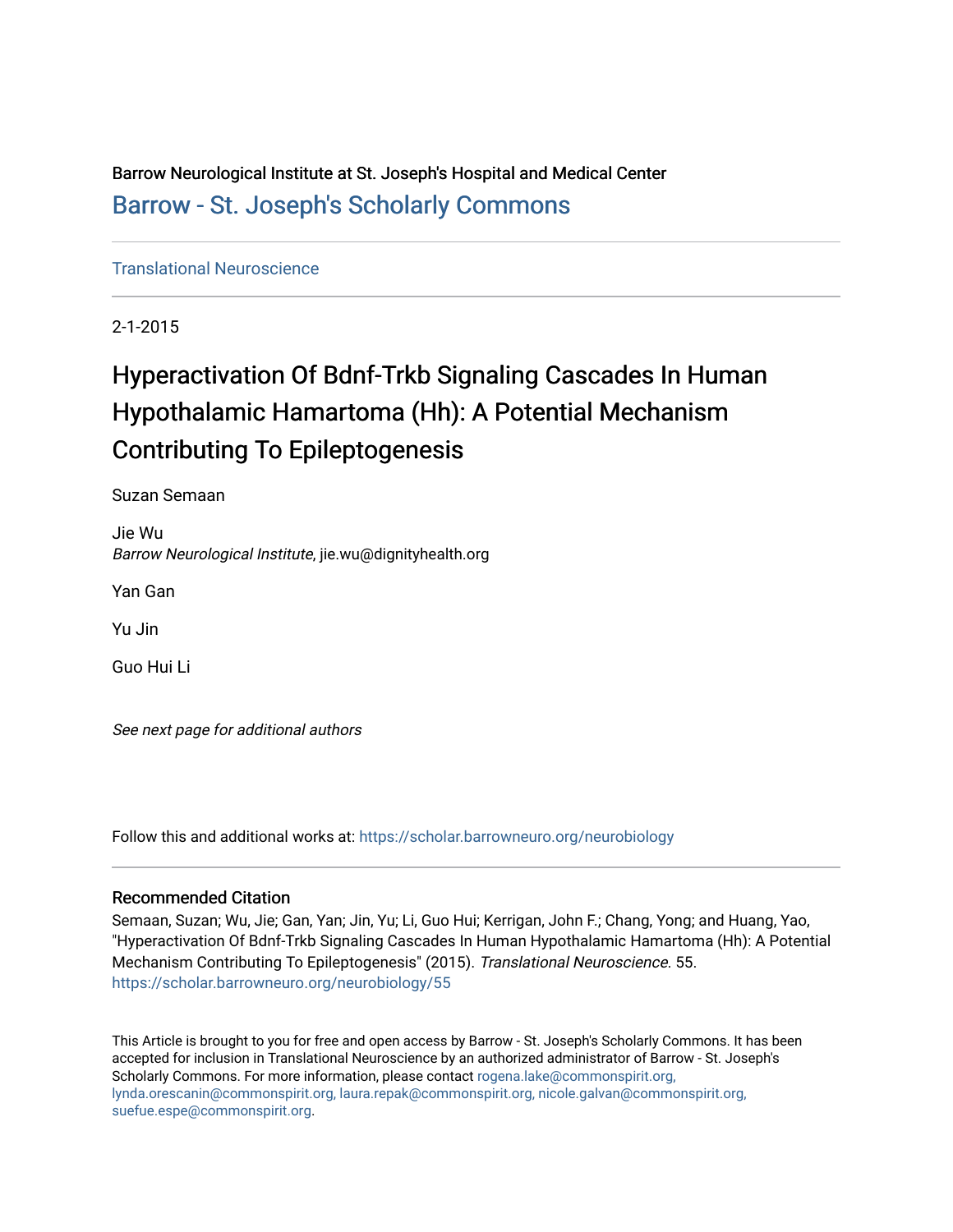## Authors

Suzan Semaan, Jie Wu, Yan Gan, Yu Jin, Guo Hui Li, John F. Kerrigan, Yong Chang, and Yao Huang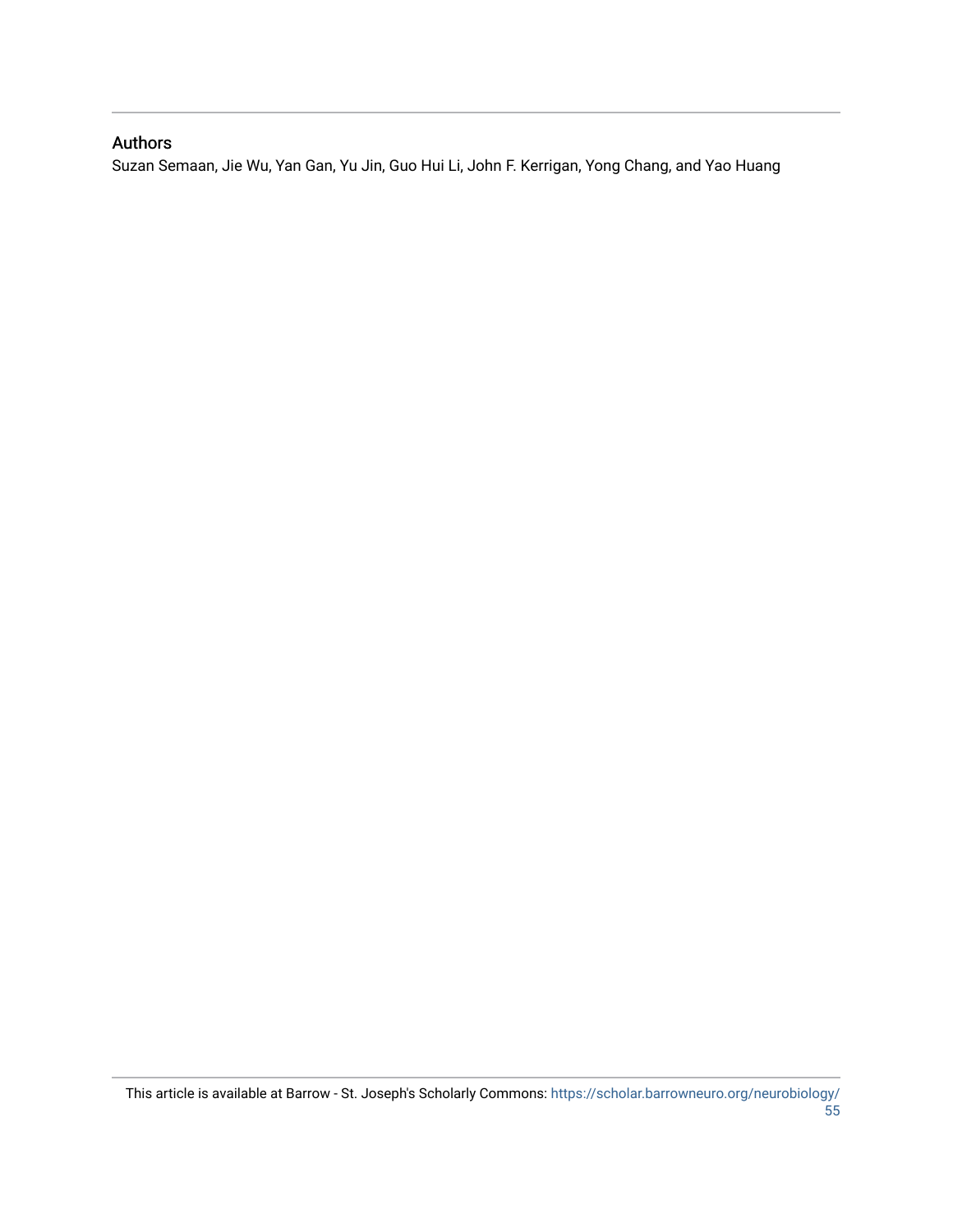#### ORIGINAL ARTICLE



## Hyperactivation of BDNF-TrkB Signaling Cascades in Human Hypothalamic Hamartoma (HH): A Potential Mechanism Contributing to Epileptogenesis

Suzan Semaan,<sup>1</sup> Jie Wu,<sup>2</sup> Yan Gan,<sup>1</sup> Yu Jin,<sup>2</sup> Guo-Hui Li,<sup>2</sup> John F. Kerrigan,<sup>3</sup> Yong-Chang Chang<sup>2</sup> & Yao Huang<sup>1</sup>

1 St. Joseph's Hospital and Medical Center, Phoenix, AZ, USA

2 Barrow Neurological Institute, Phoenix, AZ, USA

3 Barrow Neurological Institute at Phoenix Children's Hospital, Phoenix, AZ, USA

#### Keywords

Brain-derived neurotrophic factor; Epileptogenesis; Human hypothalamic hamartoma; Signal transduction; Tropomysinrelated kinase B.

#### Correspondence

Y. (Joyce) Huang, St. Joseph's Hospital and Medical Center, 445 N 5th St, Suite 110, Phoenix, AZ 85004, USA. Tel.: +1-602-406-8312; Fax: +1-602-406-4172; E-mail: yao.huang@dignityhealth.org Received 20 June 2014; revision 20 August 2014; accepted 4 September 2014

doi: 10.1111/cns.12331

## Introduction

## **SUMMARY**

Aims: Although compelling evidence suggests that human hypothalamic hamartoma (HH) is intrinsically epileptogenic for gelastic seizures, the molecular mechanisms responsible for epileptogenesis within HH remain to be elucidated. The aim of this study was to test the hypothesis that hyperactivation of BDNF-TrkB signaling pathways in surgically resected HH tissue is a possible mechanism for downregulation of KCC2 expression, which in turn underlies GABA-mediated excitation within HH. Methods: Activation of three major BDNF-TrkB signaling pathways including MAPKs, Akt, and PLC $\gamma$ 1 were evaluated in surgically resected HH tissue (n = 14) versus human hypothalamic control tissue (n = 8) using combined methodologies of biochemistry, molecular biology, cell biology, and electrophysiology. Results: Our data show that compared with hypothalamic control tissue, in HH tissue, (i) activation of TrkB and expression of mature BDNF are elevated; (ii) MAPKs (including ERK1/2, p38, and JNK), Akt, and PLC $\gamma$ 1 are highly activated; (iii) KCC2 expression is downregulated; and (iv) pharmacological manipulation of TrkB signaling alters HH neuronal firing rate. **Conclusion:** Our findings suggest that multiple BDNF-TrkB signaling pathways are activated in HH. They act independently or collaboratively to downregulate KCC2 expression, which is the key component for GABA-mediated excitation associated with gelastic seizures.

Human hypothalamic hamartoma (HH) is a developmental malformation that occurs in the region of the tuber cinereum and inferior hypothalamus. HH is associated with diverse neurological and endocrine disorders, including epilepsy, cognitive impairment, behavioral disturbances, and central precocious puberty [1,2]. The epileptic syndrome in HH patients is often characterized by gelastic (laughing) seizures beginning in early infancy, followed by the development of additional seizure types, which are usually refractory to available anti-epilepsy drugs (AEDs) and alternative therapies [2]. HH is a human model of subcortical epilepsy [3]. There is now compelling evidence that HH is intrinsically epileptogenic for gelastic seizures, including seizure recordings with surgically implanted electrodes and positive results for seizure control with surgical resection [4,5]. However, the molecular and cellular mechanisms responsible for epileptogenesis within HH are largely unknown.

Electrophysiological features of HH neurons suggest that gamma-aminobutyric acid (GABA)-mediated excitation plays an

ionotropic GABA<sub>A</sub> receptor, a ligand-gated  $Cl^-$  channel, usually leads to the hyperpolarization of neuronal membranes via the influx of  $Cl^-$  ions [9]. However, GABA can exert an excitatory role in immature brain and in mature brain under certain pathophysiological conditions including epilepsy [10]. The key mechanism underlying GABA-induced neuronal excitation relates to the intracellular  $Cl^-$  concentration and the transmembrane  $Cl^-$  gradient. Maintenance of the  $Cl^-$  gradient required for hyperpolarizing ionotropic responses (relatively low intracellular  $Cl^-$  concentration) is attributable to the functional expression of the mature neuron-specific K<sup>+</sup>-Cl<sup>-</sup> cotransporter, KCC2 [11]. We have observed that most large HH neurons, which appear to be excitatory projection-type pyramidal neurons, demonstrate depolarization and increased firing in response to GABA, in association with relatively low levels of KCC2 expression and elevated intracellular  $Cl^-$  concentrations [6,7,12,13]. As a result, GABA exerts an excitatory role in these neurons, potentially contributing to seizure genesis. Here, we hypothesized that downregulation of KCC2 expression related to alterations in key intracellular signal

important role in epileptogenesis [6–8]. Binding of GABA to its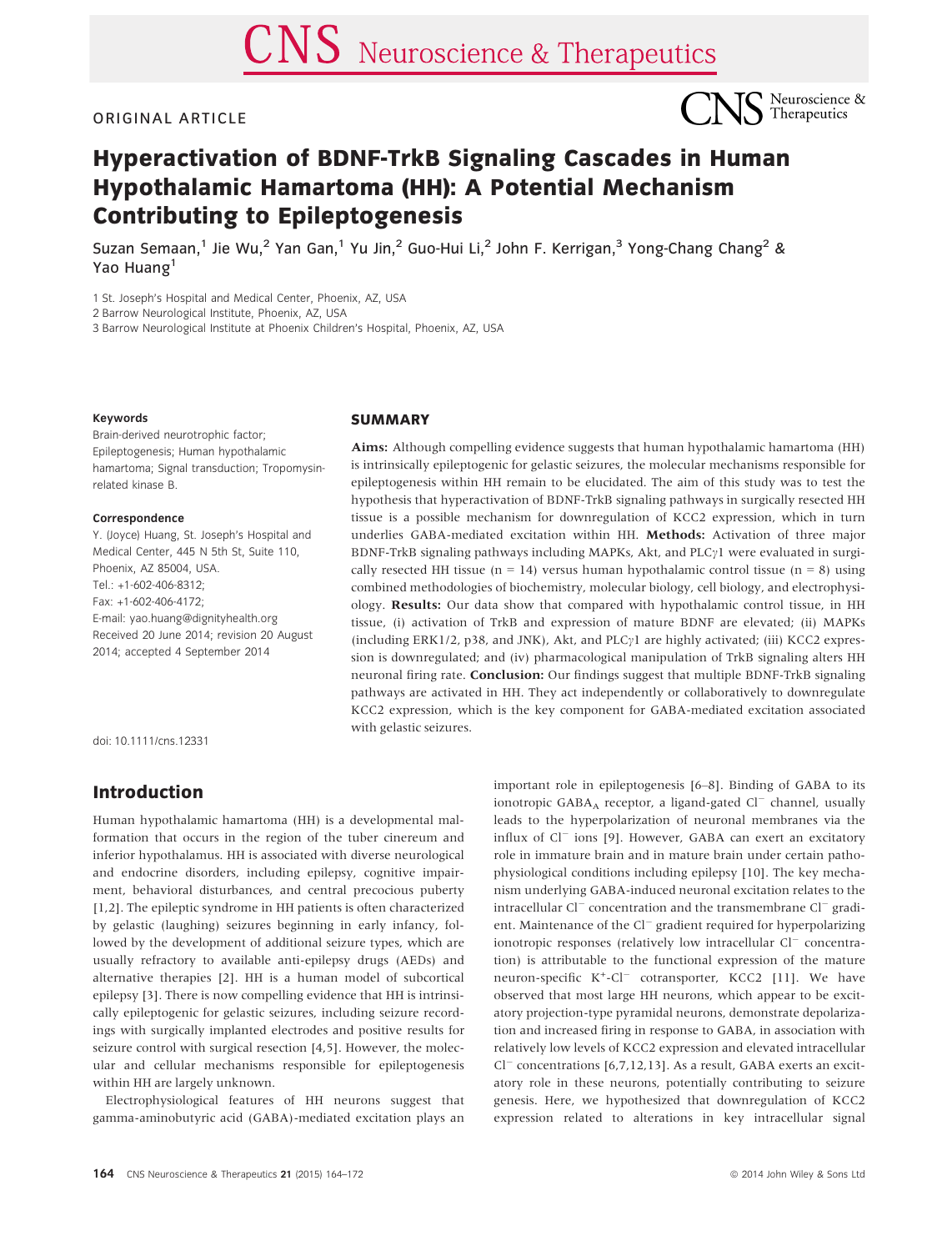transduction pathways in HH tissue that have not been previously investigated.

Brain-derived neurotrophic factor (BDNF), a member of the family of neurotrophins, is essential for neuronal development and is implicated in the modulation of synaptic function and plasticity [14,15]. BDNF exerts its biological effects via its high-affinity receptor, TrkB, a member of the tropomysin-related kinase (Trk) family of the receptor tyrosine kinase (RTK) superfamily. BDNF binding leads to TrkB dimerization and intrinsic kinase activation. This results in trans-autophosphorylation on multiple tyrosine residues within the intracellular domain of TrkB, which potentiates the receptor tyrosine kinase activity and creates docking sites for adaptor proteins, such as Shc and phospholipase C $\gamma$  (PLC $\gamma$ ). These adaptor proteins couple the receptor to several important intracellular signaling cascades, including the Ras-mitogen-activated protein kinase (MAPK), phosphoinositide 3-kinase (PI3K)- Akt, and PLC $\gamma$ -Ca<sup>2+</sup> pathways [16,17]. These pathways regulate gene expression and protein translation [18].

It has been previously reported that TrkB activation can reduce GABAA receptor-mediated responses of CA1 pyramidal cells [19,20]. One possible mechanism by which TrkB impairs GABAergic inhibition is through downregulation of KCC2 expression. This is supported by the following findings: (i) BDNF-mediated TrkB activation resulted in reduced KCC2 expression and impaired neuronal  $Cl^-$  extrusion in rat hippocampal slice cultures; (ii) in kindled mice, KCC2 expression was downregulated in hippocampus with a spatio-temporal profile complementary to the upregulation of BDNF and TrkB; (iii) hippocampal slices derived from transgenic trkB mutant mice (trkB<sup>SHC/SHC</sup> and trkB<sup>PLC/PLC</sup>) suggested that activation of both Shc and PLC $\gamma$  signaling cascades is required for TrkB-mediated downregulation of KCC2 [11,21,22].

In this study, we aimed to test the hypothesis that hyperactivation of BDNF-TrkB signaling pathways in surgically resected HH tissue is a possible mechanism for downregulation of KCC2 expression, which in turn underlies GABA-mediated excitation within HH.

## Materials and Methods Clinical Profiles of Study Subjects

The use of surgically resected tissue in this study was approved by the Institutional Research Board (IRB) of St. Joseph's Hospital and Medical Center. HH tissue was extracted from 14 patients (mean age 8.5 years, range 0.7 to 40.8 years; 7 [50%] were female). All patients had treatment-resistant epilepsy and had failed at least three AEDs. The mean age for seizure onset was 5.6 months (range 1 to 18 months; 7 [50%] had first seizure activity before one month of age). At the time of surgery, 6 (43%) had only gelastic seizures, while 8 (57%) had multiple seizure types. All patients had gelastic seizures at some point during their clinical course. Twelve patients (86%) experienced at least one seizure every day, while two patients (14%) had at least one seizure every month. At surgery, nine patients (64%) were taking at least 2 AEDs (range 0 to 4 AEDs). Prior treatment for epilepsy had included gamma knife radiosurgery in three patients (21%). Seven patients (50%) had a history of intellectual disability (intelligence quotient [IQ] or developmental quotient [DQ] <50). Four

patients (29%) had a history of central precocious puberty. None of the patients in this cohort had Pallister-Hall syndrome or other identified syndromes. The mean HH lesion volume was  $3.2 \text{ cm}^3$ (range 0.2 to 20 cm<sup>3</sup>). All HH tissue used in Western blot analysis was snap frozen on dry ice immediately after surgical resection and stored at  $-80^{\circ}$ C until assay.

#### Human Control Tissue

Postmortem (frozen) hypothalamic tissue derived from 8 normal human donors (two females and six males) was obtained from the Harvard Brain Tissue Resource Center, the Human Brain & Spinal Fluid Resource Center (West Los Angles Healthcare Center), and the University of Maryland. Brain tissue was collected within 4 h after death. The mean age was 39 years, range 12.7–78 years.

#### Antibodies and Reagents

Primary antibodies used are detailed in Table S1. The Trk kinase inhibitor K252a was from EMD Millipore.

#### RNA Extraction and Real-Time RT-PCR

Total RNAs were extracted from tissue using QIAzol Lysis Reagent (QIAGEN, Valencia, CA, USA). cDNA synthesis and quantitative PCR were performed as previously described [6,7,23].

#### Protein Extraction, SDS-PAGE, and Immunoblotting

Tissue samples (~50 mg) were dissected from frozen sections, weighed, thawed on ice, and lysed in ice-cold RIPA buffer (25 mM Tris-HCl (pH 7.6), 150 mM NaCl, 1% NP-40, 1% sodium deoxycholate, and 0.1% SDS) containing protease and phosphatase inhibitors [24]. Following homogenization with plastic pestles that tightly fit microtubes, the homogenates were sheared 5 times by passing through single-use needles  $(0.4 \times 13 \text{ mm})$  (Becton Dickinson, Franklin Lakes, NJ, USA) and solubilized for 1 h on ice. After centrifugation, the supernatants (protein extracts) were collected, quantitated and resolved on SDS-PAGE [23,24]. Immunoblotting with antibodies (Table S1) was performed using standard procedures. Immunoblotting signals were detected with SuperSignal chemiluminescent substrate (Pierce) and images were captured using a Kodak 4000 MM molecular imager [23,25,26].

#### Immunohistochemical Staining

Tissue sections were prepared and immunostaining with a goat anti-KCC2 antibody (R-14) (Santa Cruz Biotechnology) was performed as described previously [6,8].

#### Patch-Clamp Recordings in HH Slices

Acute HH slices were prepared as previously described [6–8]. The conventional whole-cell recordings were made using a patchclamp amplifier (Multiclamp 700A, Axon Instruments, Molecular Devices, Sunnyvale, CA, USA) under infrared-DIC (differential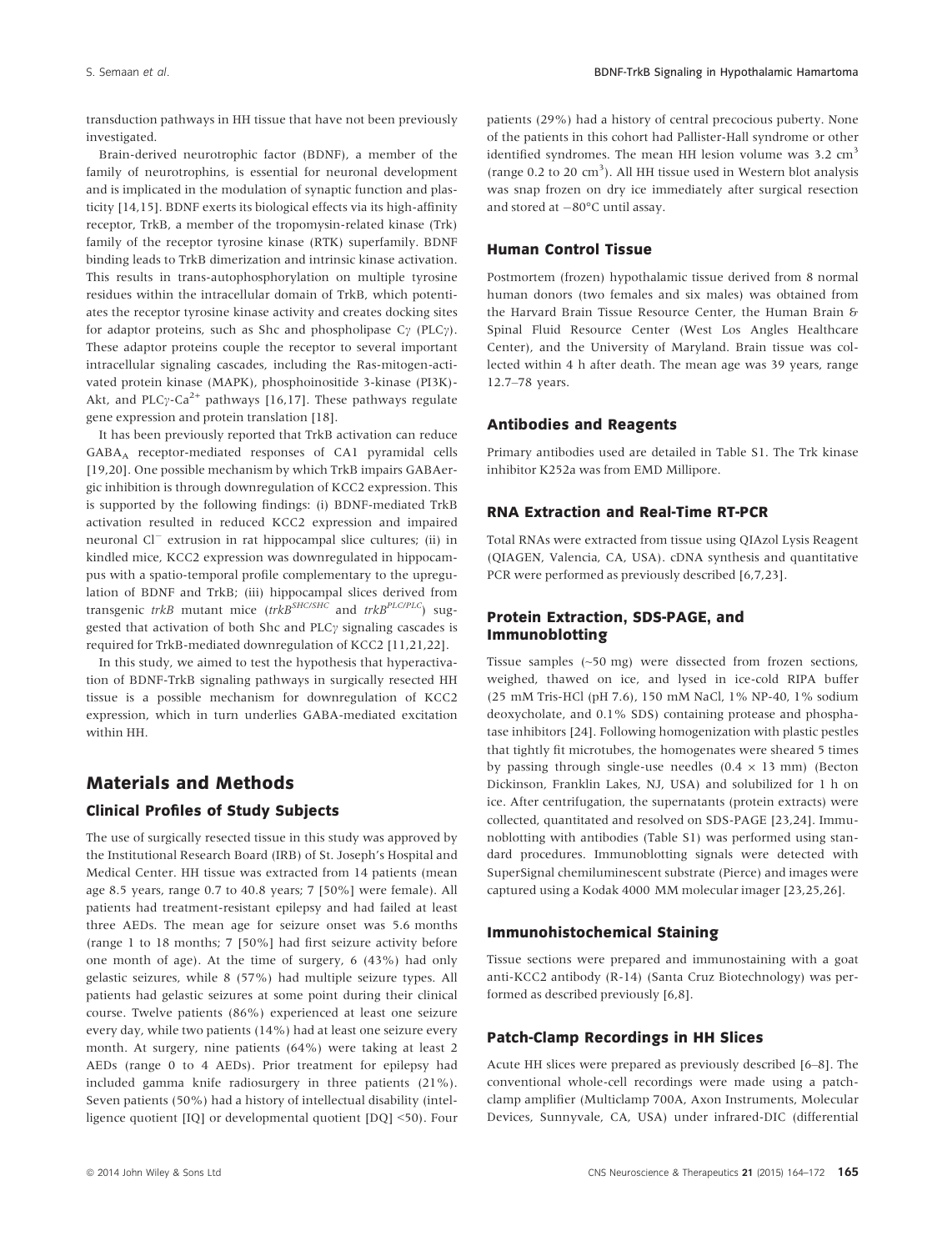interference contrast) microscopy. The patch-pipette solution contained (in mM): 140 K<sup>+</sup>-gluconate, 5 KCl, 10 HEPES, 0.2 EGTA, 2 MgCl<sub>2</sub>, 4 MgATP, 0.3 Na<sub>2</sub>GTP and 10 Na<sub>2</sub>-phosphocreatine (pH7.3) with KOH). HH neuron action potential was recorded in currentclamp mode. Whole-cell access resistance <20 MΩ was accepted for experiments. The series resistance was not compensated in this study. Typically, data were acquired at 10 kHz, filtered at 2 kHz, displayed and digitized online (Digidata 1322 series A/D board, Axon Instruments), and stored to a hard drive. Data acquisition and analyses of action potential firing using patch-clamp wholecell recording in current-clamp mode were done using Clampex 9.2 and Clampfit 9.2 (Axon Instruments), respectively, and results were plotted using Origin 5.0 (Microcal, OriginLab, Northampton, MA, USA). The standard external solution contained (in mM): 150 NaCl, 5 KCl, 1 MgCl<sub>2</sub>, 2 CaCl<sub>2</sub>, 10 glucose and 10 HEPES (pH adjusted to 7.4 with Tris-base). All experiments were performed at room temperature (22  $\pm$  1°C).

#### Densitometry and Statistical Analysis

Densitometric quantification of digital immunoblotting images was performed using Kodak Molecular Imaging Software (Version 4.0). Data were given as mean  $\pm$  SEM. The significance (P value) was calculated with analysis of variance (ANOVA) or paired or unpaired t-tests when applicable. Pearson correlation analysis was performed using GraphPad Prism (Version 5.0) to evaluate the relationships among the variables of interest.  $P \leq 0.05$  was considered statistically significant.

#### Results

#### Enhanced Overall Tyrosine Phosphorylation Signals in HH Tissue

Tyrosine phosphorylation is one of the key steps in intracellular signal transduction and regulation of enzymatic activity in eukaryotic cells, and perturbations in tyrosine phosphorylation

underlie many human diseases [27,28]. We sought to assess the overall tyrosine phosphorylation levels in both HH tissue and normal human hypothalamus (control) by immunoblotting analysis.

Proteins extracted from HH ( $n = 14$ ) and control ( $n = 8$ ) tissue were resolved on SDS-PAGE and further analyzed by immunoblotting with a mouse monoclonal anti-phosphotyrosine antibody (pTyr, 4G10). This antibody is very sensitive and reliable for detection of tyrosine phosphorylation and has been successfully used in our previous studies [24–26]. Our results indicated that the overall phosphorylation level in HH tissue was markedly higher than in control tissue (Fig. S1).

This experimental approach utilizes quantitative assessment of phosphorylated protein levels relative to total protein levels by densitometric analysis of immunoblotting results. This technique has been successfully employed in our previous studies [23–26]. However, the impact of postmortem interval (PMI) on protein phosphorylation and total protein levels could be a concern given the nature of tissue collection. To address this, we performed a set of immunoblotting experiments using rat brain tissues collected 1–4 h after death of the animals at room temperature (22  $\pm$  1°C). Representative images of immunoblotting with anti-active-ERK1/ 2 (pERK1/2) and anti-total ERK1/2 blots are shown in Fig. S2. Both antibodies have been well documented in our previous studies [23,24,26]. Our results consistently demonstrated that PMI had very little effect on both protein phosphorylation and total protein levels at least within the initial 4 h after death (Fig. S2). This ensures the accuracy of our immunoblotting data throughout the study.

#### Elevated Phosphorylation of TrkB and Expression of BDNF in HH Tissue

Increased overall phosphorylation in HH versus control tissue prompted us to further examine BDNF-TrkB signaling. We first assessed TrkB phosphorylation by immunoblotting with an antiphospho-TrkB (Tyr816) (pTrkB) antibody, and detected enhanced immunoreactive signals in HH versus control group (Figure 1A).



Figure 1 Enhanced BDNF-TrkB signaling in HH. (A-D) Elevated phosphorylation of TrkB in HH. Total proteins were extracted from HH and normal human hypothalamic control tissue specimens and equal amounts of proteins were subjected to SDS-PAGE and analyzed by immunoblotting with anti-phospho-TrkB (Tyr816) (pTrkB) and anti-TrkB, respectively (A). Densitometric analysis results of immunoblotting data of anti-pTrkB (B) and anti-TrkB (C), respectively, from 14 HH and 8 controls are shown. (D) Elevated BNDF expression (mRNA) in HH. Total RNAs were extracted from HH (n = 16) and control (n = 3) tissue specimens and used for real-time RT-PCR analysis to measure the mRNA level of mature BDNF relative to that of human GAPDH. \*P < 0.05; \*\*P < 0.01.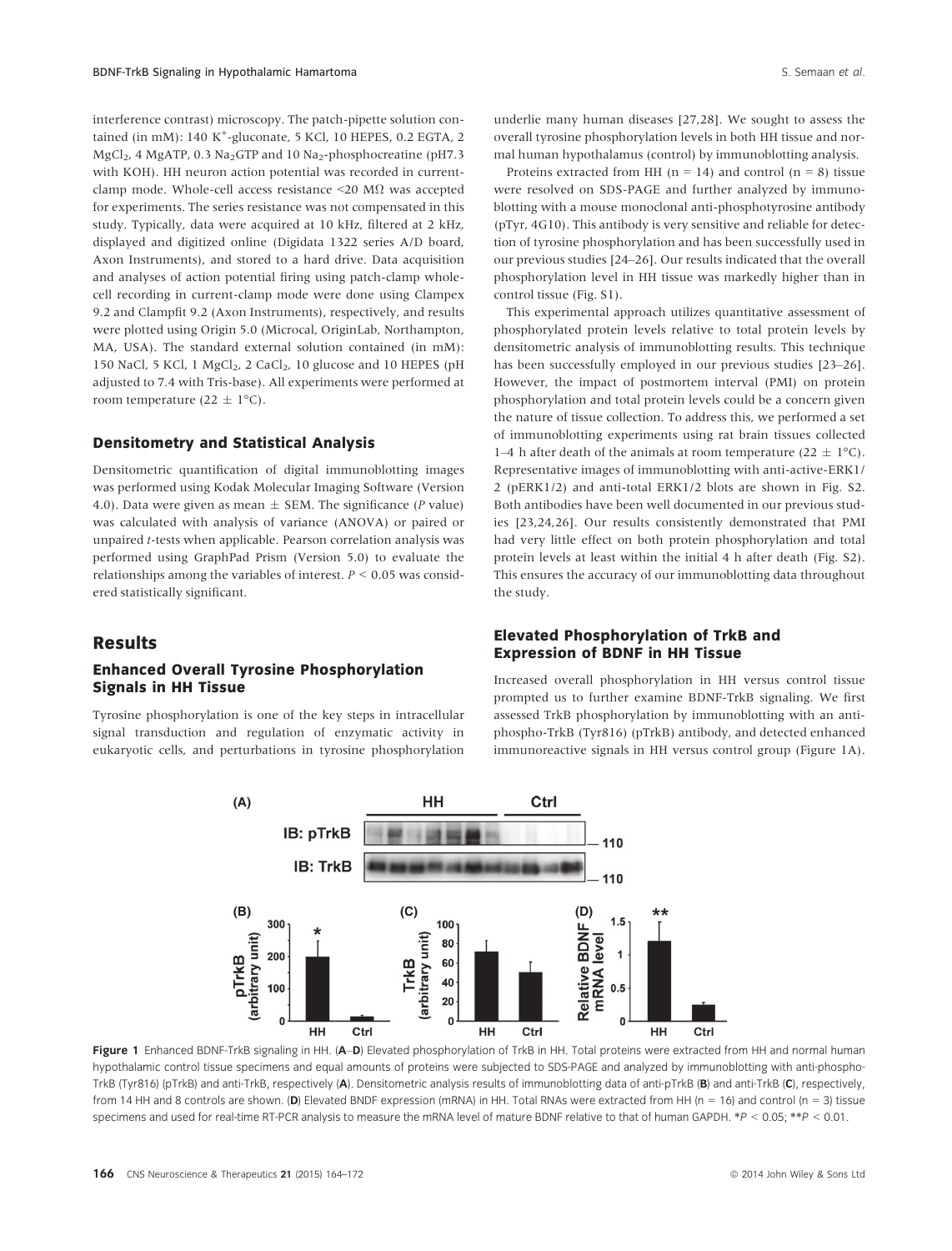In contrast, the expression of TrkB was detected by anti-TrkB antibody in all samples (Figure 1A). The levels of pTrkB and total TrkB were further estimated by densitomeric analyses (Figure 1B, C). Our results showed that TrkB phosphorylation was significantly enhanced in HH compared with the control  $(P < 0.05)$ (Figure 1B).

The elevated phosphorylation of TrkB could be due to excessive expression of BDNF (the specific ligand for TrkB) in HH tissue. To test this, we compared the mRNA levels of mature BDNF between HH and control groups by real-time RT-PCR. As in Figure 1D, when normalized to the mRNA level of a housekeeping gene (GAPDH), the expression level of BDNF in HH was significantly higher than that in the control group ( $P < 0.01$ ).

#### Hyperactivation of MAPKs in HH Tissue

We next sought to assess the TrkB downstream signaling cascades. MAPKs are a family of serine/threonine kinases that play important roles in signal transduction initiated by RTKs including Trks [29]. MAPKs mainly include ERK1/2 (p44/p42 MAPKs), c-Jun Nterminal kinases (JNKs), and p38 MAPK [29]. Thus, we examined the activation status of these three major MAPKs. Immunoblotting with anti-active p38 (p-p38), anti-active JNK1 (pJNK1), and anti-active ERK1/2 (pERK1/2), respectively, revealed that each antibody detected corresponding active forms of MAPKs present in HH tissue (Figure 2A). In contrast, the signals were almost negligible in all controls. Immunoblotting with anti-ERK antibody confirmed the equal protein loading (Figure 2A). Densitometric analyses further revealed that the respective pJNK1, p-p38, and pERK (but not ERK) levels were significantly higher in HH versus control tissue (p-p38,  $P < 0.05$ ; pJNK1,  $P < 0.01$ ; pERK1/2,  $P < 0.05$ ) (Figure 2B–E). These findings suggest that all three major MAPK pathways were highly activated in HH tissue.

#### Interrelationship Between Active Akt and PTEN in HH Tissue

In parallel with the MAPK pathways, Akt is another key signaling molecule downstream of RTKs [30]. Akt is a serine/threonine kinase and its activity can be impacted by the tumor suppressor PTEN (phosphatase and tensin homolog deleted on chromosome 10), which is upstream of Akt. PTEN is considered as the primary negative regulator of Akt [31]. Loss of PTEN or PTEN mutation is the most common cause of hyperactivation of Akt signaling in many human diseases [32]. Here, we assessed the Akt activation, PTEN expression, and their interrelationship by immunoblotting with anti-phospho-Akt (pAkt), anti-Akt, and anti-PTEN, respectively, combined with densitometric analyses (Figure 3). Our results showed that the pAkt (but not Akt) level was significantly higher in HH than that in the control group ( $P < 0.05$ ) (Figure 3A–C). Surprisingly, the PTEN level in HH was also higher than that in the control ( $P \le 0.05$ ) (Figure 3A,D).

It is known that PTEN possesses a C-terminal, noncatalytic regulatory domain with three phosphorylation sites (Ser380, Thr382, and Thr383) that regulate PTEN stability and may affect its biological activity [33]. To confirm our findings of PTEN expression herein, we performed immunoblotting with an anti-phospho-PTEN (Ser380/Thr382/Thr383) (pPTEN) antibody (Figure 3A)



Figure 2 Hyperactivation of MAPKs in HH. Proteins extracted from HH and control tissue specimens were analyzed by immunoblotting with antiactive JNK (pJNK), anti-active p38 MAPK (p-p38), anti-active ERK (pERK), and anti-total ERK, respectively (A). Densitometric analysis results of immunoblotting data of anti-pJNK (B), anti-p-p38 (C), anti-pERK (D), and anti-ERK (E), respectively, from 14 HH and eight controls are shown.  $*P < 0.05$ ;  $*P < 0.01$ .

and subsequent quantification (Figure 3E). The results indicated that the pPTEN level was indeed higher in HH tissue compared with the control (Figure 3E). Further, pPTEN positively correlated with PTEN ( $P < 0.001$ ) (Figure 3F). Collectively, our data suggested that for the comparison between the two groups (HH versus control), the pAkt level did not exhibit a negative relationship with the PTEN level as expected. Rather, both were higher in the HH group than those in the control group. However, when comparing the pAkt and PTEN levels within the HH group  $(n = 14)$ , we uncovered that pAkt displayed a negative relationship to PTEN. It seemed that the HH group could be classified into two subgroups, Low pAkt-High PTEN and High Akt-Low PTEN (Figure 3G). Correlation analysis further confirmed such an inverse interrelationship ( $P < 0.001$ ) (Figure 3H).

#### Increased PLC $\gamma$ 1 Phosphorylation and CaMKII Expression in HH Tissue

The PLC $\gamma$ /CaMKII (Ca<sup>2+</sup>/calmodulin-dependent kinase II) pathway is one of the major pathways that are activated upon BDNF binding to TrkB [16,17]. Functional expression of CaMKII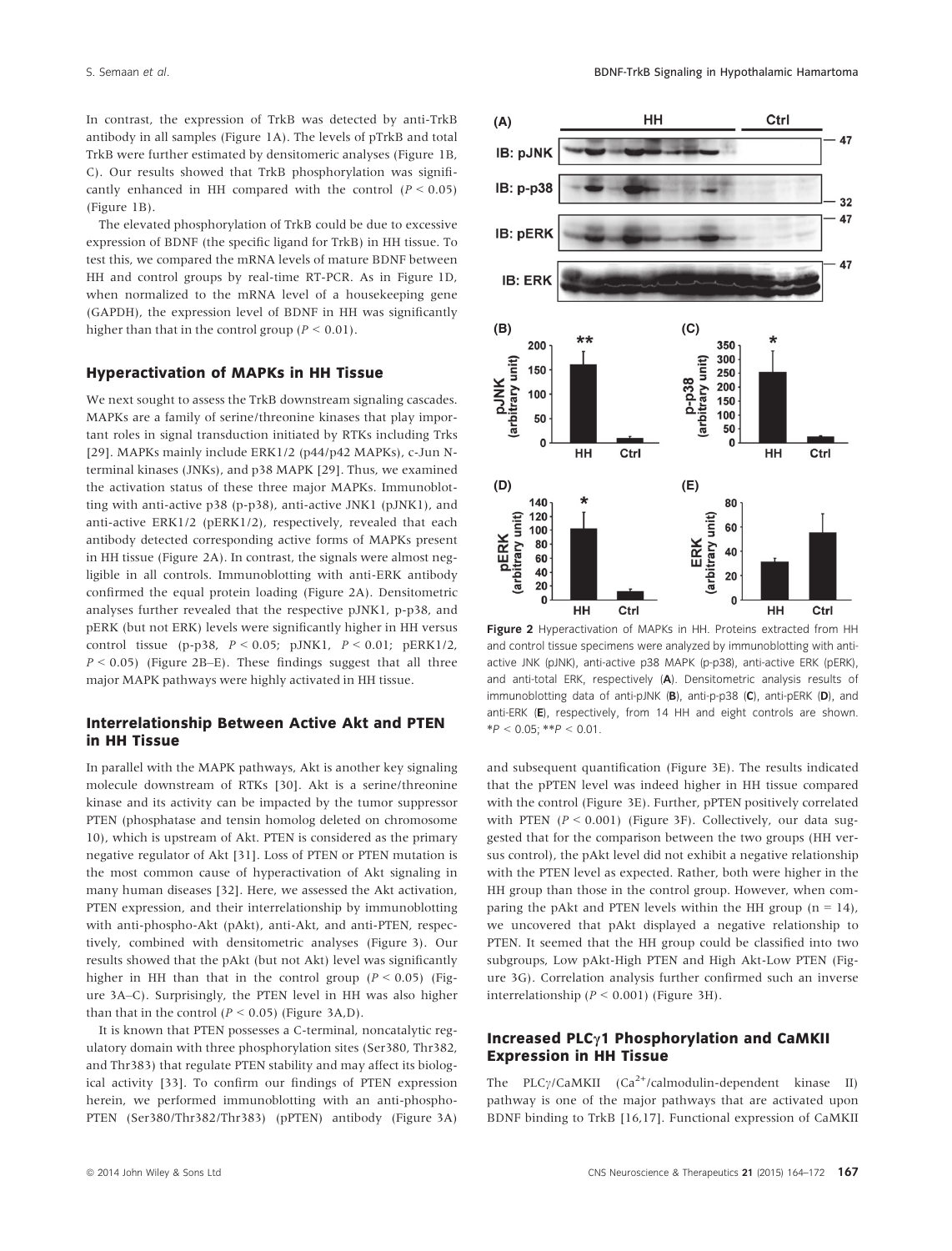

Figure 3 Profiles of Akt activation and PTEN expression in HH. (A) Proteins extracted from HH and control tissue specimens were analyzed by immunoblotting with anti-phospho-Akt (pAkt), anti-total Akt, anti-total PTEN, and anti-phospho-PTEN (pPTEN), respectively. (B-E) Densitometric analysis results of immunoblotting data of anti-pAkt (B), anti-Akt (C), anti-PTEN (D), and anti-pPTEN (E), respectively, from 14 HH and eight controls are shown. \*P < 0.05; \*\*P < 0.01. (F) Correlation analysis indicates a positive relationship between pPTEN and total PTEN levels. (G) Within HH group, pAkt levels show a negative relationship with PTEN levels. In this display, the HH subject No. 1 was used as a standard for the purpose of densitometric analyses with its mass set as 50. The HH subjects No. 2–10 had relatively lower pAkt but higher PTEN. Conversely, the HH subjects No. 11–14 had relatively higher pAkt but lower PTEN. (H) Correlation analysis confirms the negative relationship between pAkt and PTEN within HH group.

is regulated by  $Ca^{2+}/cal$ calmodulin complex downstream of PLC $\gamma$ [16]. The increased TrkB phosphorylation at Tyr816 (the docking site for  $PLC\gamma$ ) in HH versus control tissue (Figure 1) prompted us to further assess this pathway by immunoblotting followed by desitometric analyses. The results indicated that  $PLCyl$  phosphorylation was significantly enhanced in HH versus control tissue  $(P < 0.001)$  (Figure 4A,B). Our results also revealed that the anti-CaMKII (pan) antibody detected two isoforms of CaMKII, including CaMKII- $\alpha$  (~50Kd) and CaMKII- $\beta$  (~60Kd), and both were significantly upregulated in HH versus control tissue ( $P < 0.01$ ) (Figure 4C,D). As expected, correlation analysis confirmed the positive correlation between  $PLC_71$  phosphorylation and CaMKII expression ( $P \le 0.01$ ) (Figure 4E).

## Downregulation of KCC2 in HH Tissue

It has been previously reported that the expression of the  $K^+$ -Cl<sup>-</sup> cotransporter KCC2 in adult rat neurons is downregulated following epileptiform activity and/or neuronal damage by activation of BDNF-TrkB signaling [21,22]. Here, we asked whether KCC2 expression was altered in HH in comparison with control tissue. The immunoblotting and densitometric analysis results indicated that the KCC2 level in HH tissue was significantly lower than that in the control  $(P < 0.01)$  (Figure 5A,B). Likewise, immunostaining in tissue section slices demonstrated strong anti-KCC2 immunoreactivity in controls versus weak signals in HH tissue (Figure 5C, arrows).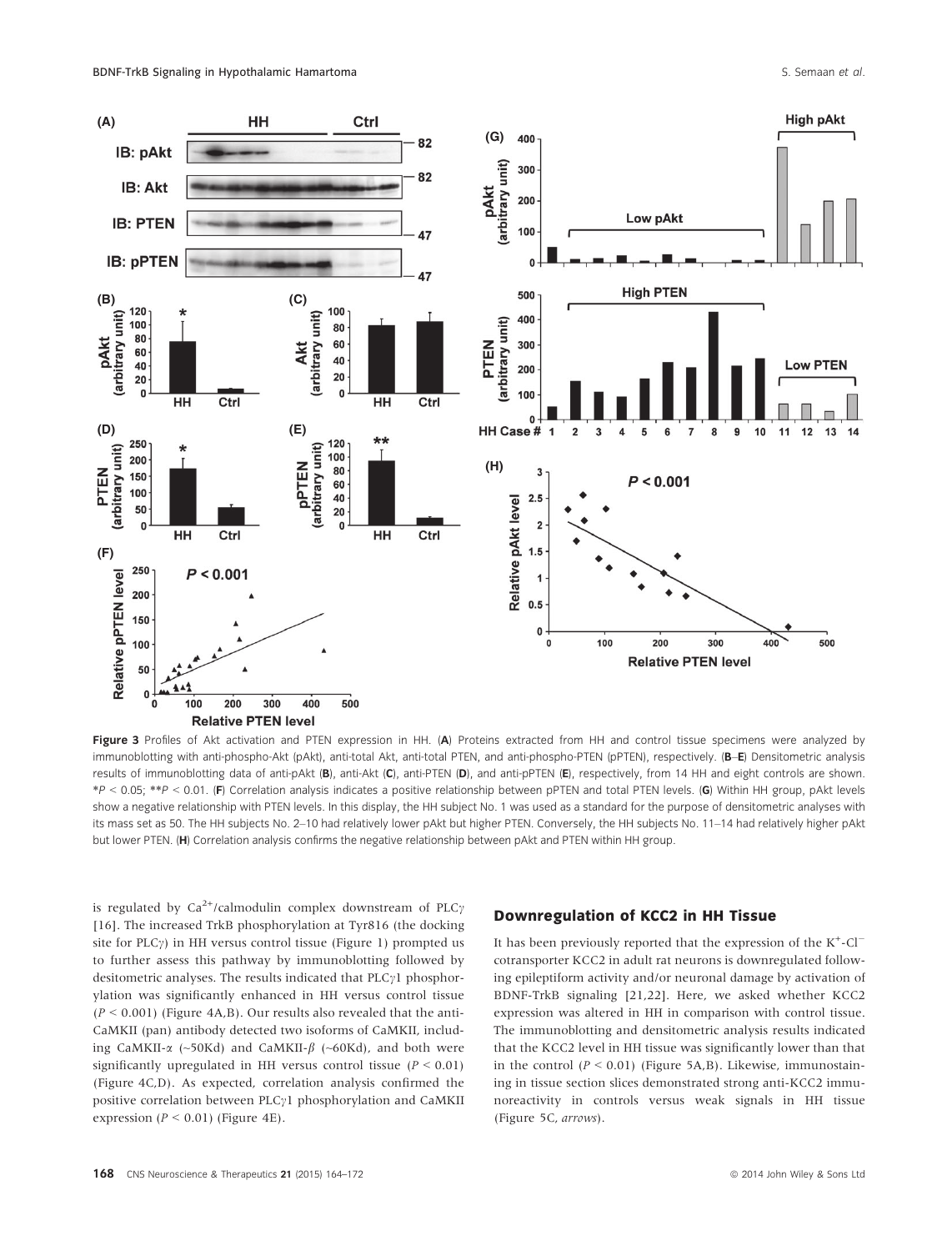

Figure 4 Enhanced PLC<sub>2</sub>1-CaMKII signaling in HH. (A and B) Proteins extracted from HH and control tissue specimens were analyzed by immunoblotting with anti-phospho-PLC<sub>2</sub>1 (pPLC<sub>2</sub>1) and anti-*ß*-actin, respectively (A). Densitometric analysis results of immunoblotting data of anti-pPLC<sub>2</sub>1 from 14 HH and eight controls are shown (B). (C and D) Proteins extracted from HH and control tissue specimens were analyzed by immunoblotting with anti-CaMKII and anti-ERK, respectively (C). Densitometric analysis results of immunoblotting data of anti-CaMKII from 14 HH and eight controls are shown (D). \*\*P < 0.01. (E) Correlation analysis indicates a positive relationship between CaMKII and  $pPLC_11$  levels.

#### Pharmacological Manipulation of TrkB Signaling Alters HH Neuronal Firing Rate

As above, we have demonstrated that the BDNF-TrkB signaling is upregulated, and concomitantly, KCC2 expression is downregulated in HH compared with the control tissue. These findings suggest that activation of BDNF-TrkB signaling may underlie the KCC2 downregulation and thereby GABA-mediated excitation in HH. If this is true, HH neuronal firing would be altered if the BDNF-TrkB signaling is activated or blocked.

We tested this possibility using patch-clamp recordings in freshly prepared HH slices. As shown in Figure 6A, patch-clamp current-clamp recording showed that a large-sized HH neuron exhibited spontaneous, irregular action potential (AP) firing at a low firing rate (<3 Hz). Bath application of BDNF (10 ng/mL) increased the HH neuronal firing (Figure 6B). In five large HH cells tested (from five HH patients), 2 min exposure to BDNF increased AP firing rate from 2.02  $\pm$  0.75 Hz to 5.06  $\pm$  0.89 Hz  $(P < 0.01$ , paired *t*-test). Then, we tested the effect of blockade of BDNF-TrkB signaling on HH AP firing. K252a is a selective inhibitor of Trk kinase activity [34], and has been widely used to verify BDNF/TrkB-mediated effects [15,35]. Our results showed that bath application of K252a (10  $\mu$ M) reduced the AP firing rate in a large (Figure 6C), but not in a small HH neuron (Figure 6D). Statistical analysis showed that exposure to K252a for 2 min reduced the AP firing from 3.34  $\pm$  0.49 Hz to 1.98  $\pm$  0.33 Hz (P < 0.01, paired *t*-test,  $n = 5$  from five patients). Together, these results suggest that the BDNF-TrkB signaling plays an important role in modulation of HH neuronal function.

## **Discussion**

The goal of our research is to develop a cellular and molecular model for seizure genesis within HH. Earlier work on surgically resected HH tissue focused on characterizing the phenotype, including electrophysiological properties, of the neurons within HH tissue [6–8,12,36]. We uncovered that most large HH neurons have the functionally immature property of depolarizing and

firing in response to GABA agonists as a result of elevated intracellular  $Cl^-$  concentration [6,12,13]. These neurons also show decreased KCC2 expression (relative to small HH neurons) at both mRNA and protein levels [6,12]. These data suggest that downregulated KCC2 expression may be causative for depolarizing and excitatory GABA responses in HH. In the present study, we explore intracellular signal transduction pathways potentially related to KCC2 downregulation in HH tissue. Our data show that compared with normal human hypothalamic control tissue, in HH tissue, (i) activation of TrkB and expression of mature BDNF are elevated; (ii) three major BDNF-TrkB signaling pathways, including MAPKs, Akt, and PLC $\gamma$ 1, are highly activated; and (iii) KCC2 expression is downregulated.

There is no animal model for HH, and consequently research on the cellular mechanisms resulting in epileptogenesis of HH relies upon the use of surgically resected human tissue. Obtaining control material is problematic, as there is a very high surgical premium on avoiding resection of adjacent tissue when resecting lesions within the hypothalamus. We make use of human autopsy control material as the best alternative under these circumstances. Our data suggest that protein expression and phosphorylation levels are stable during the postmortem time interval necessarily encountered for control tissue of this nature.

To our knowledge, this is the first report of comprehensive profiles of the BDNF-TrkB signaling system in HH, from the expression level of the ligand (BDNF) to phosphorylation/activation status of the receptor (TrkB) and its downstream signaling cascades. Our findings of increased BDNF mRNA levels and enhanced TrkB phosphorylation in HH tissue are consistent with other epilepsy models. It has been previously shown that BDNF is upregulated in multiple brain regions implicated in epileptogenesis, including hippocampus, neocortex, and ventromedial hypothalamus [37–39]. Similarly, seizures induced by hippocampal kindling lead to increased expression of TrkB, but not TrkA and TrkC, in the hippocampus [40]. Conditional neuron-specific deletion of TrkB prevents chronic seizures in the kindling model [41].

We have determined that multiple signaling pathways downstream to BDNF-TrkB binding are highly activated in HH tissue.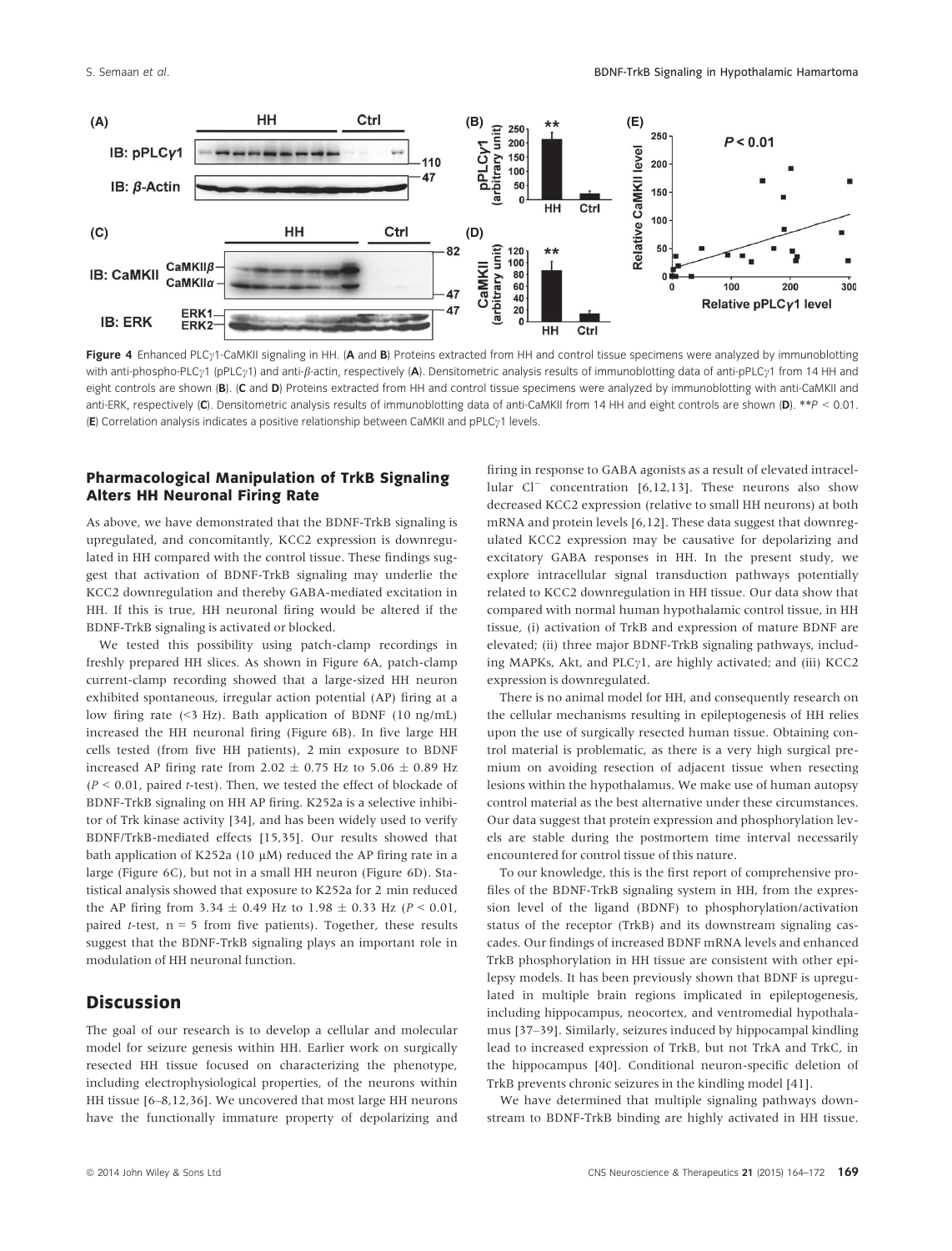

Figure 5 Downregulation of KCC2 in HH. (A and B) Proteins extracted from HH and control tissue specimens were analyzed by immunoblotting with anti-KCC2 and anti- $\beta$ -actin, respectively (A). Densitometric analysis results of immunoblotting data of anti-KCC2 from 14 HH and eight controls are shown (**B**). \*\*P < 0.01. (**C**) Immunostaining with an anti-KCC2 antibody in tissue sections (arrows) indicates downregulated KCC2 expression in HH versus control tissue. Bar, 50 µm.

TrkB-mediated cellular changes are likely to occur via redundant activation of multiple pathways during normal development [42]. The details of the link between TrkB activation and downregulation of KCC2 expression are incompletely understood. It is now generally believed that BDNF binding to TrkB activates three major intracellular signaling pathways, including PLC<sub>7</sub>-CaMKII, Shc-Ras-MAPK, and Shc-PI3K-Akt cascades [16,17] (Figure S3). Rivera et al. reported that both PLC $\gamma$ - and Shc-mediated signaling cascades were required for BDNF-induced KCC2 downregulation [22]. Surprisingly, they showed that in  $trkB^{PLC/PLC}$  mice with deletion of the PLC $\gamma$ -coupled pathway, BDNF rather caused upregulation of KCC2 [22]. The discrepancy of results from these studies could be related to the status of each or both of PLC $\gamma$ - and Shc-coupled signaling pathways in the context of the actual experimental settings. Rivera et al. suggested that downregulation of KCC2 seemed to take place if the Shc pathway was activated in conjunction with the PLC $\gamma$  pathway, whereas in the absence of



Figure 6 Alteration of HH neuronal firing by pharmacological manipulation of BDNF-TrkB signaling. (A) Typical action potential (AP) firing from a large HH neuron showing spontaneous and irregular firing at low frequency as we previously reported [8]. (B) Bath application of BDNF (10 ng/mL) enhanced AP firing.  $(A \text{ and } B)$  were recorded from the same neuron.  $(C, D)$  Blockade of TrkB signaling by K252a (10  $\mu$ M) reduced neuronal firing rate in a large (C), but not in a small (D) HH neuron. (A–D are representative traces from 10 HH neuron recordings (from 10 HH patients).

the PLC $\gamma$  signaling KCC2 upregulation was initiated by the Shc signaling [22]. In the current study, we demonstrate that compared with the control tissue, the Shc-mediated cascades (both Ras-MAPK and PI3K-Akt) and the PLCy-CAMKII cascade are highly activated in HH tissue. Concomitantly, KCC2 expression is downregulated. Although at this stage we cannot dissect these pathways in individual neurons or specific cell types within the tissue, our results mainly favor the opinion that both Shc- and PLCy-coupled pathways are involved in regulation of KCC2 expression.

We have hypothesized that BDNF-TrkB activation and downregulation of KCC2 expression contributes to epileptogenesis in HH tissue. However, other consequences of activating TrkB deserve consideration, since each of the activated intracellular signaling pathways has been associated with seizures and epilepsy. The ERK MAPK signaling pathway is a highly conserved kinase cascade that has been linked to epileptogenesis in several animal models [43–48]. In this study, we show that ERK1 and EKR2 are hyperactivated in HH tissue compared with the normal control.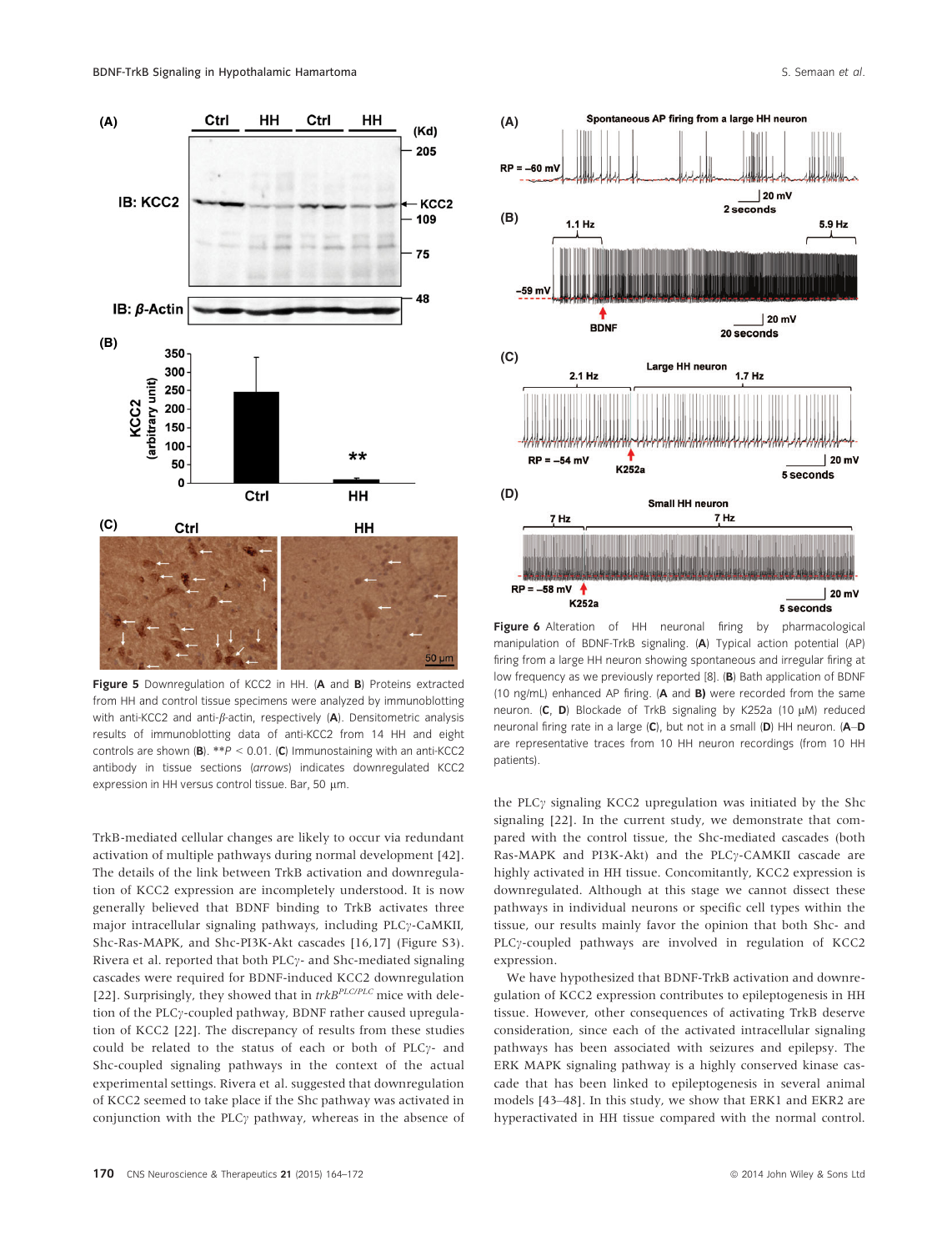Concomitantly, both BDNF expression and TrkB phosphorylation are enhanced in the HH tissue. Our results are in agreement with those from several previous studies. Nateri et al. reported that active ERKs are predominantly localized to the stratum lucidum in the hippocampus [48]. Immunhistochemical evidence indicated that although ubiquitously expressed throughout the brain, during epileptogenesis, TrkB undergoes phosphorylation at the mossy fiber synapse, and phosphorylated TrkB is specifically detected in the stratum lucidum [49,50]. The concomitant activation of TrkB and ERKs and their localization in the same anatomical region of the brain suggest that activation of the TrkB-Ras-ERK cascade is probably a key pro-epileptogenic signaling event.

The p38 and JNKs are also well-known MAPKs. Both p38- and JNK-directed signaling have been involved in pathological conditions including epilepsy, possibly via regulation of neuronal cell death [51–53]. However, compared with the BDNF-TrkB-Ras-ERK cascade, little is known about the roles of p38 and JNKs as downstream effectors of BDNF/TrkB in neuronal signal transduction [16]. We find increased activation of ERKs, p38 and JNK1 in HH versus control hypothalamus, suggesting that MAPK-regulated intracellular signals may participate in HH pathogenesis in some as-yet unknown manner.

The PI3K-Akt signaling pathway plays a vital role in determining cell fate and contributes to the onset and progression of many neurological disorders, including seizures and epilepsy [54,55]. Akt is a serine/threonine kinase that is constitutively inhibited by PTEN and has downstream effectors that include mammalian target of rapamycin (mTOR) [55–57]. Chronic hippocampal infusion of rapamycin (the mTOR kinase inhibitor) blocks mossy fiber sprouting in a rodent pilocarpine model of temporal lobe epilepsy [57]. In this study, we find that HH tissue levels of active Akt (pAkt) and total PTEN display a negative interrelationship (as expected). This suggests that a further classification of HH cases into two subgroups (Low pAkt-High PTEN and High pAkt-Low PTEN) is possible. The significance of this difference between different patients is unclear, but is noteworthy as other anatomical or physiological features which differentiate HH tissue have been elusive.

Although the detailed mechanisms are still unclear, our data at least offer an explanation of how BDNF-TrkB signaling is linked to KCC2 downregulation and GABAA receptor-mediated neuronal excitation within the HH lesion. Based on our recent findings [6–8,36] and the new data presented in this study, we hypothesize that within the HH tissue, excessive BDNF activates TrkB, causing hyperactivation of multiple downstream signaling pathways, including the PLC $\gamma$ -CaMKII, the Shc-Ras-MAPK (ERKs, p38 and JNK), and the Shc-PI3K-Akt cascades (Fig. S3). These pathways may act independently or collaboratively to downregulate KCC2 expression, which is the key component for GABA-mediated excitation associated with gelastic seizures. Furthermore, we demonstrate that activation of BDNF-TrkB signaling (by BDNF) increase large HH neuron firing rate, while pharmacological inhibition of TrkB kinase activity markedly reduces the large, but not small, HH neuronal firing rate. Considering that large HH neurons have lower KCC2 expression and higher intracellular Cl<sup>-</sup> concentration [6], the BDNF-TrkB signaling appears to more specifically modulate large HH neuronal function, which supports our hypothesis.

### Acknowledgments

This work was supported by an Arizona Biomedical Research Commission Award (ADHS13-031259) and partially by a National Institutes of Health Award (R01GM085237). We thank the Harvard Brain Tissue Resource Center, the Human Brain & Spinal Fluid Resource Center (West Los Angles Healthcare Center), and the University of Maryland for providing normal human hypothalamic tissue. We are grateful to our HH patients and their families for their willingness to allow scientific use of surgically resected tissue.

## Conflict of Interest

The authors declare no conflict of interests.

#### References

- 1. Deonna T, Ziegler AL. Hypothalamic hamartoma, precocious puberty and gelastic seizures: A special model of "epileptic" developmental disorder. Epileptic Disord 2000;2:33–37.
- 2. Berkovic SF, Andermann F, Melanson D, Ethier RE, Feindel W, Gloor P. Hypothalamic hamartomas and ictal laughter: Evolution of a characteristic epileptic syndrome and diagnostic value of magnetic resonance imaging. Ann Neurol 1988;23:429–439.
- 3. Kerrigan JF, Ng YT, Chung S, Rekate HL. The hypothalamic hamartoma: A model of subcortical epileptogenesis and encephalopathy. Semin Pediatr Neurol 2005;12:119–131.
- 4. Kuzniecky R, Guthrie B, Mountz J, et al. Intrinsic epileptogenesis of hypothalamic hamartomas in gelastic epilepsy. Ann Neurol 1997;42:60–67.
- 5. Ng YT, Rekate HL, Prenger EC, et al. Transcallosal resection of hypothalamic hamartoma for intractable epilepsy. Epilepsia 2006;47:1192–1202.
- 6. Wu J, DeChon J, Xue F, et al. GABA(A) receptor-mediated excitation in dissociated neurons from

human hypothalamic hamartomas. Exp Neurol 2008;213:397–404.

- 7. Wu J, Chang Y, Li G, et al. Electrophysiological properties and subunit composition of GABAA receptors in patients with gelastic seizures and hypothalamic hamartoma.  ${\cal J}$ Neurophysiol 2007;98:5–15.
- 8. Wu J, Xu L, Kim DY, et al. Electrophysiological properties of human hypothalamic hamartomas. Ann Neurol 2005;58:371–382.
- 9. Chang Y, Wang R, Barot S, Weiss DS. Stoichiometry of a recombinant GABAA receptor. J Neurosci 1996;16:5415– 5424.
- 10. Nardou R, Ferrari DC, Ben-Ari Y. Mechanisms and effects of seizures in the immature brain. Semin Fetal Neonatal Med 2013;18:175–184.
- 11. Rivera C, Voipio J, Payne JA, et al. The K+/Clco-transporter KCC2 renders GABA hyperpolarizing during neuronal maturation. Nature 1999;397:251-255.
- 12. Kim DY, Fenoglio KA, Simeone TA, et al. GABAA receptor-mediated activation of L-type calcium channels induces neuronal excitation in surgically resected human hypothalamic hamartomas. Epilepsia 2008;49:861–871.
- 13. Kim DY, Fenoglio KA, Kerrigan JF, Rho JM. Bicarbonate contributes to GABAA receptor-mediated neuronal excitation in surgically resected human hypothalamic hamartomas. Epilepsy Res 2009;83:89-93.
- 14. Binder DK, Scharfman HE. Brain-derived neurotrophic factor. Growth Factors 2004;22:123–131.
- 15. Bramham CR, Messaoudi E. BDNF function in adult synaptic plasticity: The synaptic consolidation hypothesis. Prog Neurobiol 2005;76:99–125.
- 16. Huang EJ, Reichardt LF. Trk receptors: Roles in neuronal signal transduction. Annu Rev Biochem 2003;72:609–642.
- 17. McNamara JO, Huang YZ, Leonard AS. Molecular signaling mechanisms underlying epileptogenesis. Sci STKE 2006;2006:re12.
- 18. Cunha C, Brambilla R, Thomas KL. A simple role for BDNF in learning and memory? Front Mol Neurosci 2010;3:1.
- 19. Kim HG, Wang T, Olafsson P, Lu B. Neurotrophin 3 potentiates neuronal activity and inhibits gamma-aminobutyratergic synaptic transmission in cortical neurons. Proc Natl Acad Sci U S A 1994;91:12341–12345.